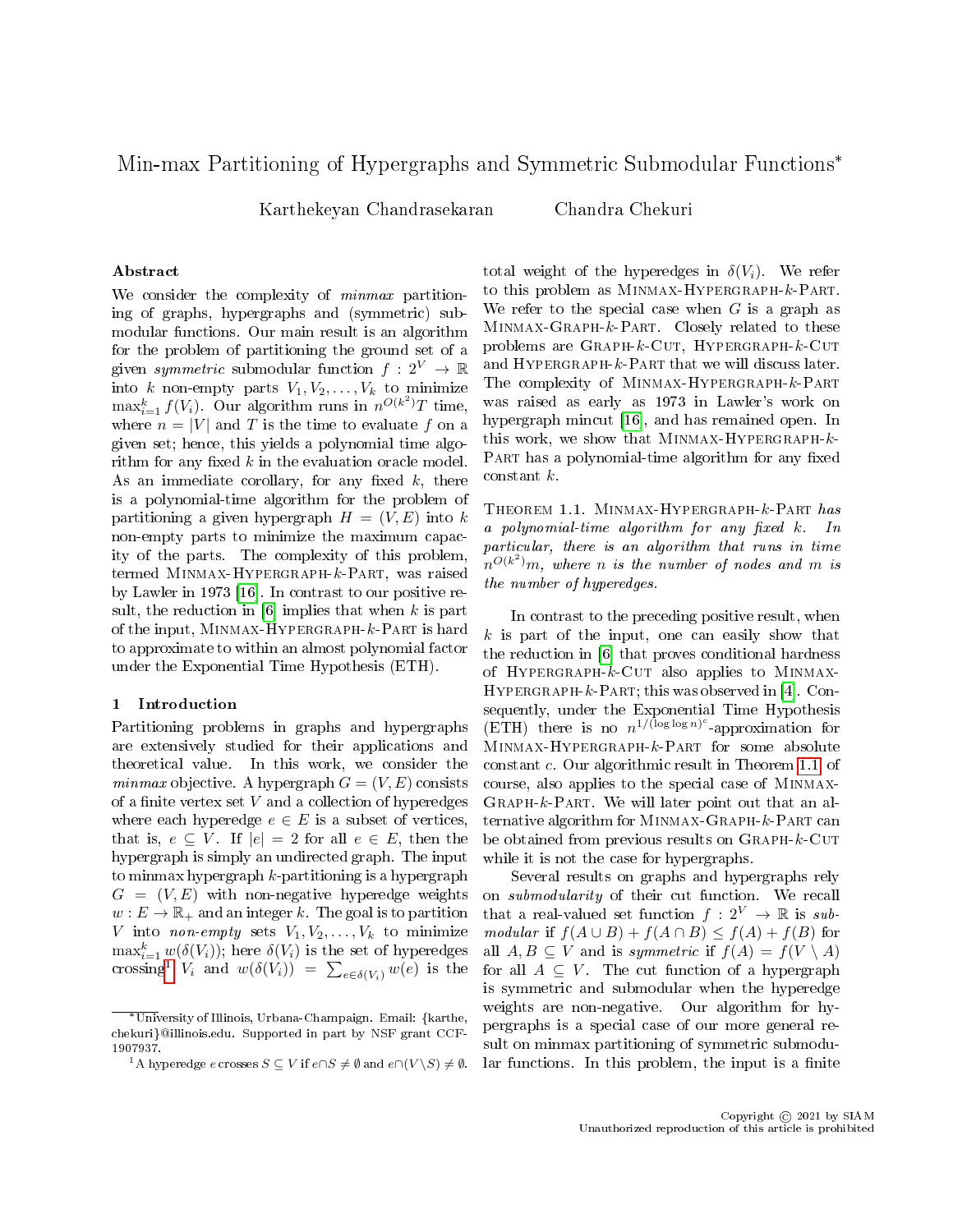ground set  $V$ , a symmetric submodular function  $f$ (provided by an evaluation oracle[2](#page-1-0) ) and an integer  $k$ . The goal is to partition V into  $k$  non-empty parts  $V_1, \ldots, V_k$  to minimize  $\max_{i=1}^k f(V_i)$ . We refer to this problem as MINMAX-SYMSUBMOD-k-PART and observe that MINMAX-HYPERGRAPH- $k$ -PART is a special case. MINMAX-SUBMOD- $k$ -PART refers to the problem when  $f$  is submodular (but not necessarily symmetric). MINMAX-SUBMOD-k-PART is NP-Hard even for  $k = 2.3$  $k = 2.3$  However we show that MINMAX- $SYMSUBMOD-k-PART$  is polynomial-time solvable for any fixed  $k$ .

<span id="page-1-3"></span>Theorem 1.2. Minmax-SymSubmod-k-Part has a polynomial-time algorithm for any fixed  $k$ . In particular, there is an algorithm that runs in time  $\hat{h}^{O(k^2)}T$ , where n is the size of the ground set and T is the time to evaluate the input function f on a given set.

We note that the preceding theorem does not require the input function to be non-negative. This is not surprising since we can add a large positive constant to the function to make it non-negative without violating submodularity and symmetry and an optimum solution to the shifted function yields an optimum solution to the original function.

When  $k$  is part of the input, MINMAX- $SVMSUBMOD-k-PART$  inherits the hardness of approximation of Minmax-Hypergraph-k-Part that we already mentioned. One can also easily obtain a  $2k$ -approximation for MINMAX-SYMSUBMOD $k$ -PART when  $f$  is non-negative.

1.1 Motivation and related problems Given a real-valued set function  $f: 2^V \to \mathbb{R}$  and a partition  $V_1, \ldots, V_k$  of V, one can measure the quality of the partition in various natural ways. Two natural measures are  $\max_{i=1}^k f(V_i)$  and  $\sum_{i=1}^k f(V_i)$ . Once a measure is defined, a corresponding optimization problem arises where one seeks to find a partition that minimizes the measure (we can also consider maximizing the measure but the focus of this paper is on minimizing the measure).

Minmax objective is particularly useful in loadbalancing scenarios. Consider the classical MULTI-PROCESSOR SCHEDULING problem of assigning *n* jobs with given real-valued processing times  $p_1, \ldots, p_n$  to k machines to minimize the maximum load. This can be easily cast as a special case of MINMAX-SUBMOD $k$ -PART where the function  $f$  is the modular function p defined by  $p(S) = \sum_{i \in S} p_i$ ; this special case is NP-Hard even for  $k = 2$  via a reduction from 2-PARTITION. Motivated by such load balancing problems and considerations, several problems have been considered in algorithms literature. Svitkina and Tardos [\[23\]](#page-11-1) introduced the minmax version of the multiway cut problem (MINMAX-MULTIWAY-CUT) motivated by applications in networking: the input is an edge-weighted graph  $G = (V, E)$  and k terminals  $\{s_1, s_2, \ldots, s_k\} \subseteq V$ , and the goal is to partition V into k parts  $V_1, \ldots, V_k$  such that  $s_i \in V_i$  for all  $i \in [k]$ so as to minimize  $\max_{i=1}^k w(\delta(V_i))$ . They showed that it is NP-hard for  $k = 4$  and gave a poly-logarithmic approximation for arbitrary  $k$ . This was subsequently improved by Bansal, Feige, Krauthgamer, Makarychev, Nagarajan, Naor, and Schwartz [\[1\]](#page-10-2) who √ obtained an  $O(\sqrt{\log n \log k})$  approximation. Bansal et al. also considered related problems where there are additional balance constraints on the number of vertices in each part; we refer the reader to their paper for more details. In addition, they showed a negative result that suggests that an approximation better than  $k^{1-\epsilon}$  (without a dependence on n) is unlikely. We note that MINMAX-GRAPH- $k$ -PART differs from MINMAX-MULTIWAY-CUT in that no terminals are specified in the former problem.

Svitkina and Fleischer [\[22\]](#page-11-2) considered Submod-Load-Balancing which is the restriction of MINMAX-SUBMOD-k-PART to monotone<sup>[4](#page-1-2)</sup> submodular functions—monotonicity is natural in some applications. They showed that, when  $k$  is part of the input, SUBMOD-LOAD-BALANCING is hard to approximate to within an  $o(\sqrt{n/\log n})$ -factor unless the algorithm makes exponential number of queries to the function evaluation oracle. They also describe an  $O(\sqrt{n \log n})$  approximation. The approximability of the problem when  $k$  is a fixed constant appears to be open.

The minmax objective for submodular functions has also been investigated among other objectives in machine learning applications from an empirical perspective [\[25\]](#page-11-3).

<span id="page-1-0"></span> $\sqrt[2]{2\text{An}}$  evaluation oracle for a set function f over a ground set V returns the value of  $f(S)$  given  $S \subseteq V$ .

<span id="page-1-1"></span> $3$ MINMAX-SUBMOD- $k$ -PART for  $k = 2$  is NP-hard by reduction from 2-PARTITION. However, it is an interesting exercise to the reader to see that MINMAX-SYMSUBMOD- $k$ -Part for  $k = 2$  reduces to submodular function minimization and is hence, solvable in polynomial time.

<span id="page-1-2"></span> $\frac{4}{4A}$  set function is *monotone* if  $f(A) \leq f(B)$  for all  $A \subseteq B$ .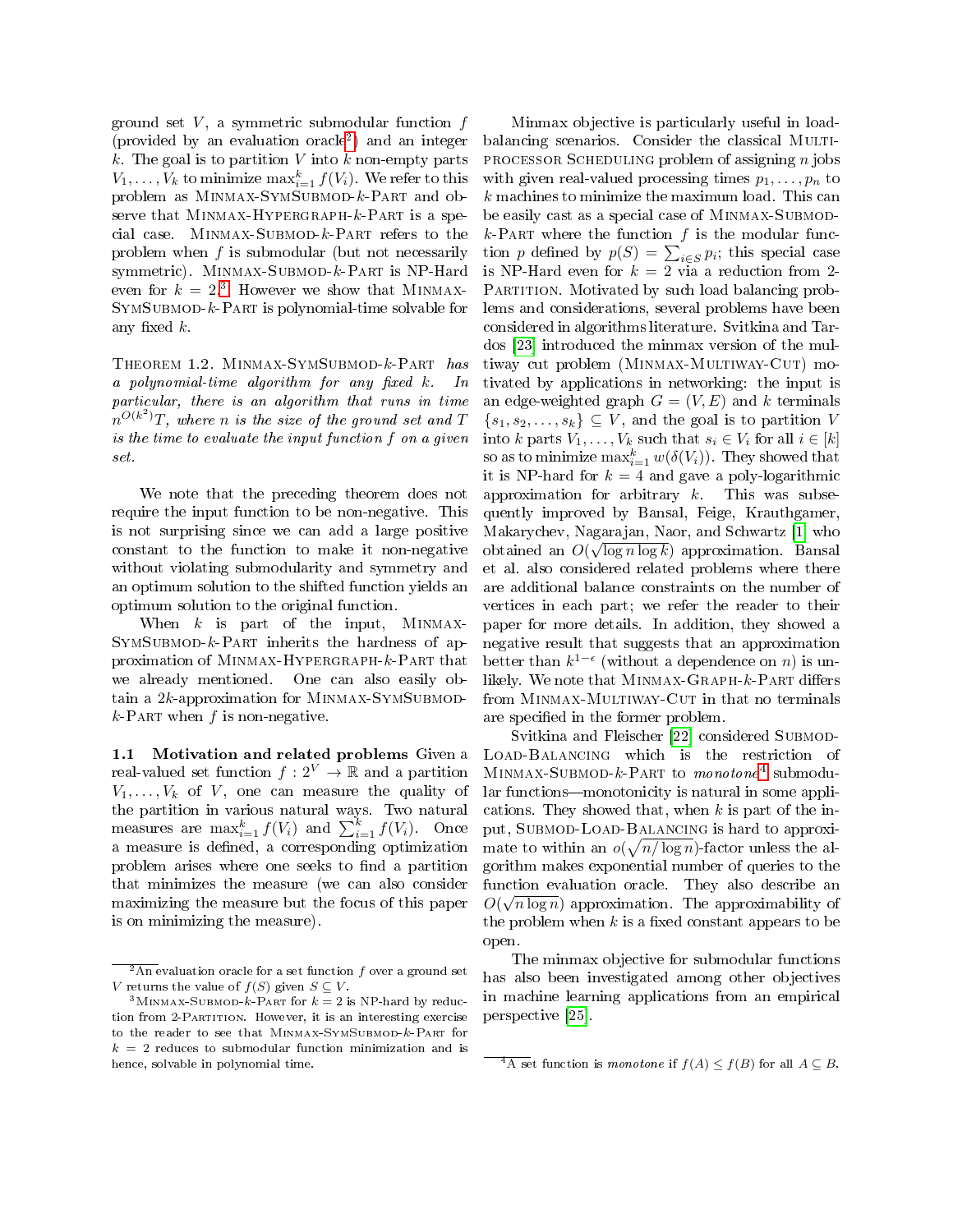Minsum objective: The minmax objective has several important connections to the minsum objective in terms of motivation, problems, and techniques. The minsum objective in partition problems captures several well-known problems that we discuss now. The GRAPH- $k$ -CUT problem is the following: given an undirected graph  $G = (V, E)$  with edge weights w:  $E \to \mathbb{R}_+$ , remove a minimum weight subset of edges so that the resulting graph has at least  $k$  connected components. One can also view this equivalently as a minsum partition problem where the goal is to parti- $\sum$ tion V into  $k$  non-empty parts  $V_1, \ldots, V_k$  to minimize  $\sum_{i=1}^k w(\delta(V_i))$ . There are two natural generalizations of  $\operatorname{GRAPH-}k$ -Cut to hypergraphs based on these two viewpoints: (1) In the HYPERGRAPH- $k$ -CUT problem, one seeks to find a minimum weight subset of hyperedges of a given hyperedge-weighted hypergraph whose deletion leads to at least  $k$  non-empty connected components. (2) In the HYPERGRAPH- $k$ -PART problem, one seeks to find a k-partition  $V_1, \ldots, V_k$ of the vertex set of a given hypergraph  $G = (V, E)$ with hyperedge-weights  $w : E \rightarrow \mathbb{R}_{+}$  to minimize  $\sum_{i=1}^k w(\delta(V_i))$ . In contrast to graphs, HYPERGRAPH $k$ -Cut and HYPERGRAPH- $k$ -PART are not equivalent. One can consider generalizations of minsum problems to submodular functions leading to the  $SUBMOD-k-PART problem: given a submodular func$ tion  $f: 2^V \to \mathbb{R}$  over a ground set V and an integer  $k$ , the goal is to partition  $V$  into  $k$  non-empty parts  $V_1, \ldots, V_k$  to minimize  $\sum_{i=1}^k f(V_i)$ . SYM-SUBMOD $k$ -PART is the special case of SUBMOD- $k$ -PART when the input function  $f$  is symmetric submodular. One can easily see that  $HYPERGRAPH - k-PART$  is a special case of  $SYM-SUBMOD-k-PART$  while it takes a bit more work to see that  $HYPERGRAPH - k$ -CUT is a special case of  $SUBMOD-k-PART$  [\[18\]](#page-11-4).

 $GRAPH-k-CUT$  has been extensively studied. It generalizes the global mincut problem and is nontrivial even when  $k = 3$ . GRAPH-k-CUT was shown to be polynomial-time solvable for any fixed  $k$  by Goldschmidt and Hochbaum [\[10\]](#page-11-5). The same work also showed NP-Hardness when  $k$  is part of the input. There have been several other algorithms including the random contraction approach of Karger and Stein [\[15\]](#page-11-6), and the tree packing approach of Karger [\[14\]](#page-11-7) and Thorup [\[24\]](#page-11-8). We refer the reader to [\[7,](#page-10-3) [12\]](#page-11-9) for several recent results and additional pointers on  $\operatorname{GRAPH-}k$ -CUT. In contrast, the complexity of HYPERGRAPH- $k$ -CUT was open until fairly recently. A randomized polynomial-time algorithm for any fixed  $k$ , based on random contraction, was first

described by Chandrasekaran, Xu, and Yu [\[3\]](#page-10-4) which was subsequently improved by Fox, Panigrahi, and Zhang [\[8\]](#page-10-5). A deterministic algorithm based on a generalization of the Goldschmidt-Hochbaum approach was given very recently by the authors of the cur-rent paper [\[2\]](#page-10-6). When k is part of the input,  $\text{GRAPH}$ k-Cut admits a  $2(1 - 1/k)$ -approximation [\[20\]](#page-11-10), and moreover conditional hardness results show that this is the best possible [\[17\]](#page-11-11). Chekuri and Li [\[6\]](#page-10-0) show that HYPERGRAPH- $k$ -CUT is hard to approximate to within almost polynomial-factor under ETH.

The complexity of SUBMOD- $k$ -PART and SYM-SUBMOD- $k$ -PART when k is fixed are important open problems. Polynomial time algorithms are known for SUBMOD-k-PART for  $k \leq 3$  [\[18\]](#page-11-4) and for SYM-SUBMOD-k-PART for  $k \leq 4$  [\[11\]](#page-11-12).

As far as we are aware, no prior results existed on the worst-case complexity of the minmax partition problems that we study in this work. The minmax objective is in general more complex to handle as shown by negative results and prior work.

Minmax from Minsum objective: There is a useful connection between the minsum and the minmax objectives that we describe now: an  $\alpha$ -approximation for SUBMOD-k-PART implies an  $\alpha k$  approximation for MINMAX-SUBMOD- $k$ -Part when the underlying function  $f$  is non-negative. We sketch this argument: Suppose there is an optimum  $k$ -partition for the minmax objective with value  $B$ . Then the sumobjective value of the same partition is at most kB. Thus, an  $\alpha$ -approximation for minsum yields a partition whose sum-objective value is at most  $\alpha kB$ and this partition has max-objective value at most  $\alpha k$ B (since f is non-negative).

The above-mentioned connection also leads to an  $n^{O(k^2)}$ -time algorithm for MINMAX-GRAPH- $k$ -PART as follows: Suppose  $P$  is an optimum k-partition for  $MINMAX-GRAPH-k-PART$  on the given graph with optimum minmax objective value being  $B$ . Then, the optimum minsum objective value is at least B. Moreover,  $P$  has sum-objective value at most  $kB$ . Thus, if we can enumerate all  $k$ -approximate solutions to the minsum objective, then one of them will have maxobjective value at most  $B$ . In graphs, we can indeed enumerate all  $\beta$ -approximate minsum k-partitions in time  $n^{O(\beta k)}$  [\[15\]](#page-11-6). So, we can get an optimum partition for Minmax-Graph-k-Part by choosing the best among the k-approximate optimum solutions to GRAPH- $k$ -CUT, which would take  $n^{O(k^2)}$ -time. However, this approach does not extend to hypergraphs or general symmetric submodular functions.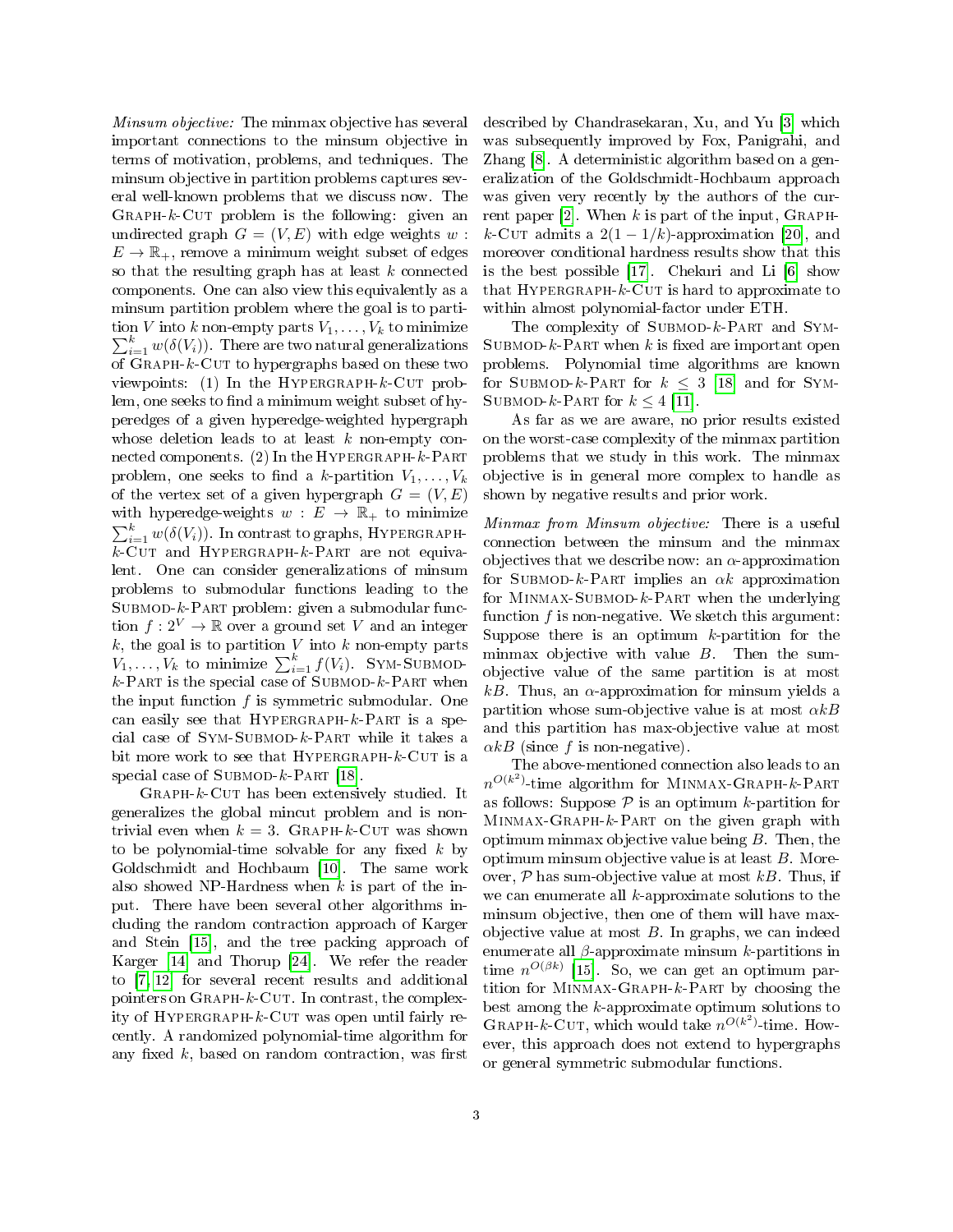Gomory-Hu tree and symmetric submodular functions. An important structural property of symmetric submodular functions is that they admit a  $Gomory-Hu$  tree and it can be found efficiently [\[21\]](#page-11-13). A Gomory-Hu tree for a symmetric submodular function  $f: 2^V \to \mathbb{R}$  is a tree  $T = (V, E)$  such that for every tree-edge  $st \in E$ , the partition  $(A, V \setminus A)$  is a minimum  $(s, t)$ -terminal cut (with respect to f), where A is a component in  $T - st$ . In algorithmic applications, one often endows the tree  $T$  with edge weights  $w : E \to \mathbb{R}$  given by  $w(st) = f(A)$ , where  $st \in E$  and A is a component in  $T - st$ . The existence of Gomory-Hu trees provide a unified explanation for efficient solvability/approximability of certain partitioning problems for symmetric submodular functions (e.g., efficient solvability of  $T$ -odd cut, 2-approximation for SYM-SUBMOD- $k$ -PART, etc.) all these algorithms construct the Gomory-Hu tree with edge weights and solve the problem of interest on the resulting edge-weighted tree, which tends to be substantially simpler owing to the tree structure. However, we note that Gomory-Hu trees may carry no information for MINMAX-SYMSUBMOD- $k$ -PART. E.g., consider MINMAX-GRAPH-k-PART for the complete graph  $K_n$  on n vertices: the optimal value is  $(n - k + 1)(k - 1)$ . The natural approach of nding a Gomory-Hu tree and solving the problem on the tree fails even for this example: the star graph on *n* vertices with all edge weights being  $n-1$ is a Gomory-Hu tree for  $K_n$ . The optimum value of MINMAX-GRAPH-k-PART for this tree is  $(n-1)(k-1)$ .

1.2 Technical overview and main structural result Our algorithm for MINMAX-SYMSUBMOD- $k$ -PART is inspired, at a high-level, by the work of Goldschmidt and Hochbaum on  $\text{GRAPH-}k-\text{CUT}$  [\[10\]](#page-11-5). Their approach has been subsequently refined and applied with additional ideas to improve the running time for  $\text{GRAPH-}k$ -CUT [\[13,](#page-11-14)[26\]](#page-12-0), to obtain a deterministic polynomial-time algorithm for HYPERGRAPH $k$ -CUT [\[2\]](#page-10-6), and to obtain a polynomial-time algorithm for SYM-SUBMOD- $k$ -PART for  $k = 4$  [\[11\]](#page-11-12). Our approach for Minmax-SymSubmod-k-Part also builds on the ideas of Goldschmidt and Hochbaum, so we briefly recall their ideas.

A key algorithmic tool in the approach of [\[10\]](#page-11-5), as well as our approach here, is the use of terminal cuts. We need some notation. Let  $f: 2^V \to \mathbb{R}$  be a symmetric submodular function over the ground set V. For subsets  $A$  and  $B$  of the ground set  $V$ , we will use  $A - B$  to denote  $A \setminus B$ . For a subset U of the ground set V, we use  $\overline{U}$  to denote  $V - U$ . The value of a 2-partition  $(U,\overline{U})$  is  $f(U)$ . Let S, T be disjoint subsets of the ground set V. A 2-partition  $(U, U)$ is an  $(S, T)$ -terminal cut if  $S \subseteq U \subseteq V - T$ . Here, the set U is known as the source set and the set  $\overline{U}$ is known as the sink set. A minimum valued  $(S, T)$ terminal cut is known as a minimum  $(S, T)$ -terminal cut. Since there could be multiple minimum  $(S, T)$ terminal cuts, we will be interested in the source *maximal* minimum  $(S, T)$ -terminal cut. There exists a unique source maximal minimum  $(S, T)$ -terminal cut and it can be found in polynomial-time if we are given evaluation access to the submodular function (by relying on submodular function minimization) e.g., see [\[9\]](#page-11-15).

The approach of Goldschmidt and Hochbaum [\[10\]](#page-11-5) for  $\text{GRAPH-}k$ -CUT is the following (for unitweights on the edges). For  $S \subseteq V$ , let  $\delta(S)$  denote the set of edges crossing  $S$  in the input graph. Suppose  $(V_1, V_2, \ldots, V_k)$  is an optimum minsum k-partition such that  $V_1$  is the cheapest part (that is,  $|\delta(V_1)| \leq$  $|\delta(V_i)|$  for every  $i \in [k]$ , and  $V_1$  is maximal subject to this condition. They show that one can identify  $V_1$  via the following key structural theorem: either  $|V_1| \leq k - 1$  or there exist disjoint vertex subsets S,  $T \subseteq V$  with  $|S| \leq k-2$ ,  $|T| = k-1$  so that the source maximal minimum  $(S, T)$ -terminal cut is  $(V_1, \overline{V_1})$ . Thus, one can guess/enumerate all pairs  $(S, T)$  of small sizes to find an  $O(n^{2k})$ -sized collection of sets containing  $V_1$ . This enables a simple recursive algorithm: For each set in the collection, we assume it is  $V_1$  and recurse to find a cheapest  $(k-1)$ -partition in the graph  $G[V \setminus V_1]$ . This leads to an  $n^{O(k^2)}$ -time algorithm.

The proof of the key structural theorem in [\[10\]](#page-11-5) is non-trivial and relies heavily on properties of the cut function of graphs. Queyranne [\[19\]](#page-11-16) claimed that a natural generalization of the preceding structural theorem holds in the more general setting of symmetric submodular functions, namely for the problem of  $Sym-SUBMOD-k-PART$  which generalizes  $GRAPH-k-$ CUT. However, as reported in [\[11\]](#page-11-12), the claimed proof was incorrect and it was only proved for  $k = 3, 4$ . A starting point for our work here is a proof of (a mild relaxation of) the claim of Queyranne for all  $k$  see Theorem [4.1](#page-10-7) in the conclusion section (the claim is not directly relevant to the present work, so we state it in the conclusion section). Our proof of his claim relies only on submodularity (and symmetry) and hence, it gives a conceptually clean proof of the orig-inal algorithmic approach of [\[10\]](#page-11-5) for  $\text{GRAPH-}k-\text{CUT}$ .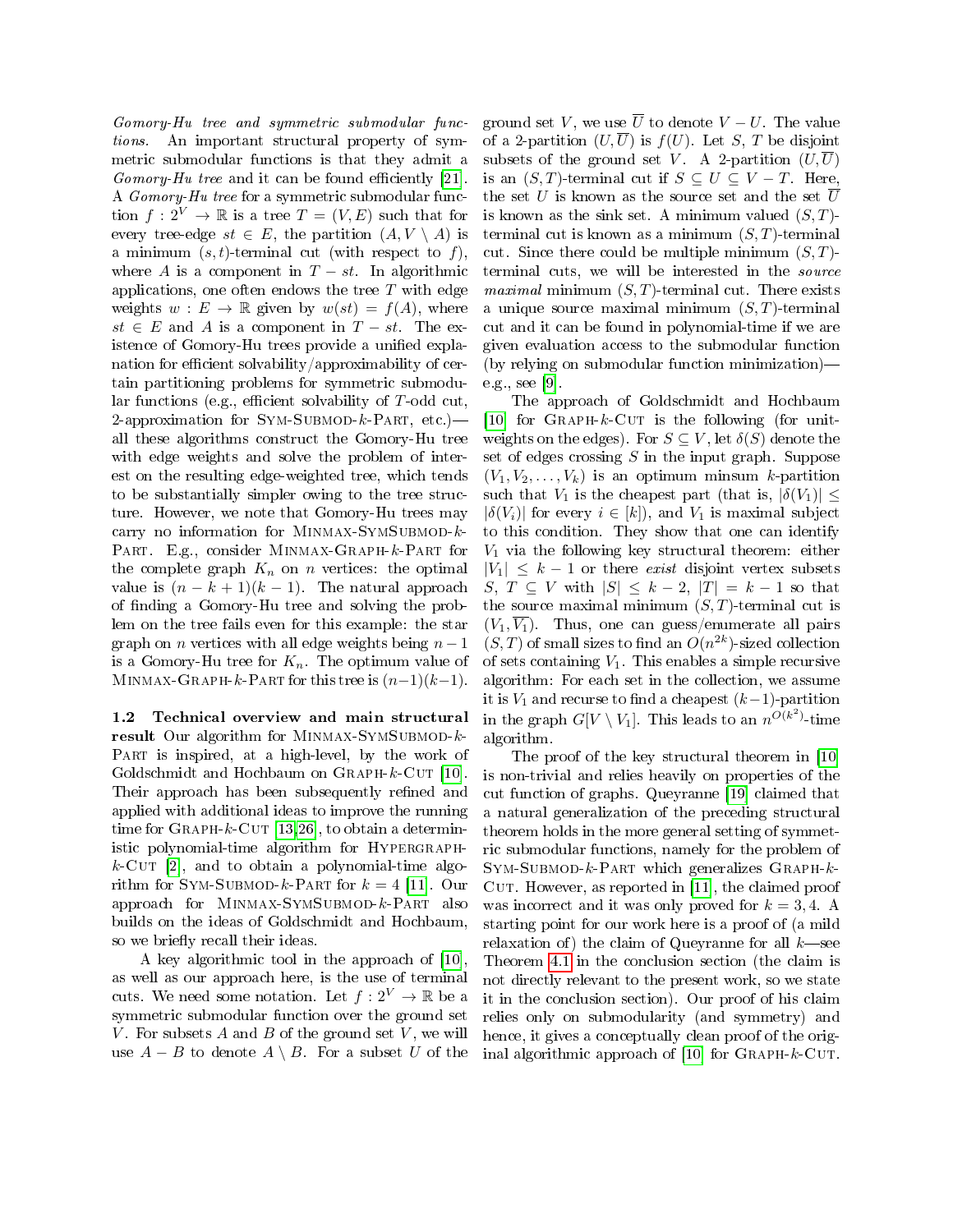Unfortunately, as noted in [\[11\]](#page-11-12), this structural theorem does not lead to an algorithm for SYM-SUBMODk-PART because one cannot recurse on  $V \setminus V_1$ ; the function f restricted to  $V \setminus V_1$  may no longer be symmetric! However, the approach works for  $\text{GRAPH-}k$ -CUT fortuitously because in graphs, we can afford to work with the cut function of the subgraph  $G[V \setminus V_1]$ as opposed to the original cut function restricted to  $V \setminus V_1$ .

Recall that we are actually interested in the minmax objective and we wish to handle the general setting of MINMAX-SYMSUBMOD-k-PART. For this objective we prove a structural theorem that is similar in spirit to that of the minsum objective but technically somewhat different. We state this structural theorem now.

We need some notation. We will denote a  $k$ partition by an ordered tuple—it will be important to view it as an ordered tuple rather than a collection of k disjoint sets whose union is V. Given a k-partition  $(V_1, V_2, \ldots, V_k)$  of V, we denote

 $\cot_f(V_1, V_2, \ldots, V_k) := \max\{f(V_i) : i \in [k]\}.$ 

A k-partition is a minmax k-partition with respect to f if it has the least cost among all possible  $k$ partitions. We will drop the subscript  $f$  from the cost notation and avoid repeating the phrase "with respect to  $f''$  when the function  $f$  of interest is clear from context (the subscript and the phrasing will be needed primarily in Section [3\)](#page-8-0). We will be interested in minmax k-partitions  $(V_1, \ldots, V_k)$  for which  $V_1$  is maximal: formally, we define a minmax  $k$ -partition  $(V_1, \ldots, V_k)$  to be a  $V_1$ -maximal minmax k-partition if there is no other minmax k-partition  $(V'_1, \ldots, V'_k)$ such that  $V_1$  is strictly contained in  $V'_1$ . The following is our main structural result.

<span id="page-4-0"></span>THEOREM 1.3. Let  $f : 2^V \rightarrow \mathbb{R}$  be a symmetric submodular function and let  $k \geq 2$  be an integer. Let  $(V_1, \ldots, V_k)$  be a  $V_1$ -maximal minmax k-partition with respect to f. Suppose  $|V_1| \geq k - 1$ . Then, for every subset  $T \subseteq \overline{V_1}$  such that  $T \cap V_j \neq \emptyset$  for every  $j \in \{2, \ldots, k\}$ , there exists a subset  $S \subseteq V_1$  of size  $k-1$  such that  $(V_1, \overline{V_1})$  is the source maximal minimum  $(S, T)$ -terminal cut.

We emphasize a key feature of our structural result: it does not require  $V_1$  to be a cheapest part among all parts of the optimum k-partition (in contrast to the structural result of Goldschmidt-Hochbaum for the minsum objective in graphs). Informally speaking, our structural result says that

under maximality of  $V_1$ , there exist disjoint vertex sets  $S, T \subseteq V$  with  $|S|, |T| \leq k-1$  such that  $(V_1, \overline{V_1})$ is the source-maximal minimum  $(S, T)$ -terminal cut. Thus, we can compute a collection of  $n^{O(k)}$  candidate sets such that one of them is  $V_1$ .

The key feature of our structural theorem immediately implies that the problem can be solved in  $(n^{O(k^2)} + n^{O(k)}T)$ -time if there exists a unique minmax k-partition, say  $V_1, \ldots, V_k$  (i.e., if the only ordered tuple of minmax  $k$ -partitions are permutations of the ordered tuple  $(V_1, \ldots, V_k)$ . For this, we note that the reordered *k*-partition  $(A_1 := V_i, A_2 :=$  $V_1, \ldots, A_i := V_{i-1}, A_{i+1} := V_{i+1}, \ldots, A_k := V_k$ ) is an  $A_1$ -maximal minmax k-partition due to uniqueness and hence, the theorem applies to this reordered kpartition. As a consequence, our candidate collection of  $n^{O(k)}$  sets not only contains  $V_1$ , but also contains  $V_2, \ldots, V_k$ . Hence, we can iterate over all possible ktuples of the sets in the collection to compute their cost (if they form a k-partition of V) and return the cheapest  $k$ -partition among all. We emphasize that this approach fails if the optimum  $k$ -partition is not unique. Moreover, minmax objective tends to have multiple optimum solutions in general. We next discuss the case in which the input function has multiple optimum solutions.

It may now appear that once we have the structural theorem, we can remove  $V_1$  (by trying all possible candidate sets) and recurse to find a minmax  $(k-1)$ -partition of f restricted to  $V \setminus V_1$ . As we remarked earlier, the function f when restricted to  $V \setminus V_1$  is not symmetric, so we will not be able to apply the structural theorem in the next step already! Moreover, the minmax objective is not conducive to the removal of a part of an optimum  $k$ -partition (e.g., consider what happens when  $f$  is the graph cut function and we try to find  $V_2$  after removing  $V_1$  from the graph). We overcome these issues by *contracting*  $V_1$ as opposed to removing it. Contracting  $V_1$  to a singleton allows us to continue working with a symmetric submodular function. Now, our goal is to find a second non-singleton part in the optimum  $k$ -partition to make progress. We show that this is indeed possible. In order to do this we crucially rely on two aspects: (1) the fact that we are working with the minmax objective, and (2) the key feature of our main structural result that only relies on the maximality of  $V_1$ . The same approach extends inductively to enable us to find all parts of the optimum  $k$ -partition (see Section [3](#page-8-0) for the complete algorithm and details).

As we saw, minmax submodular  $k$ -partition is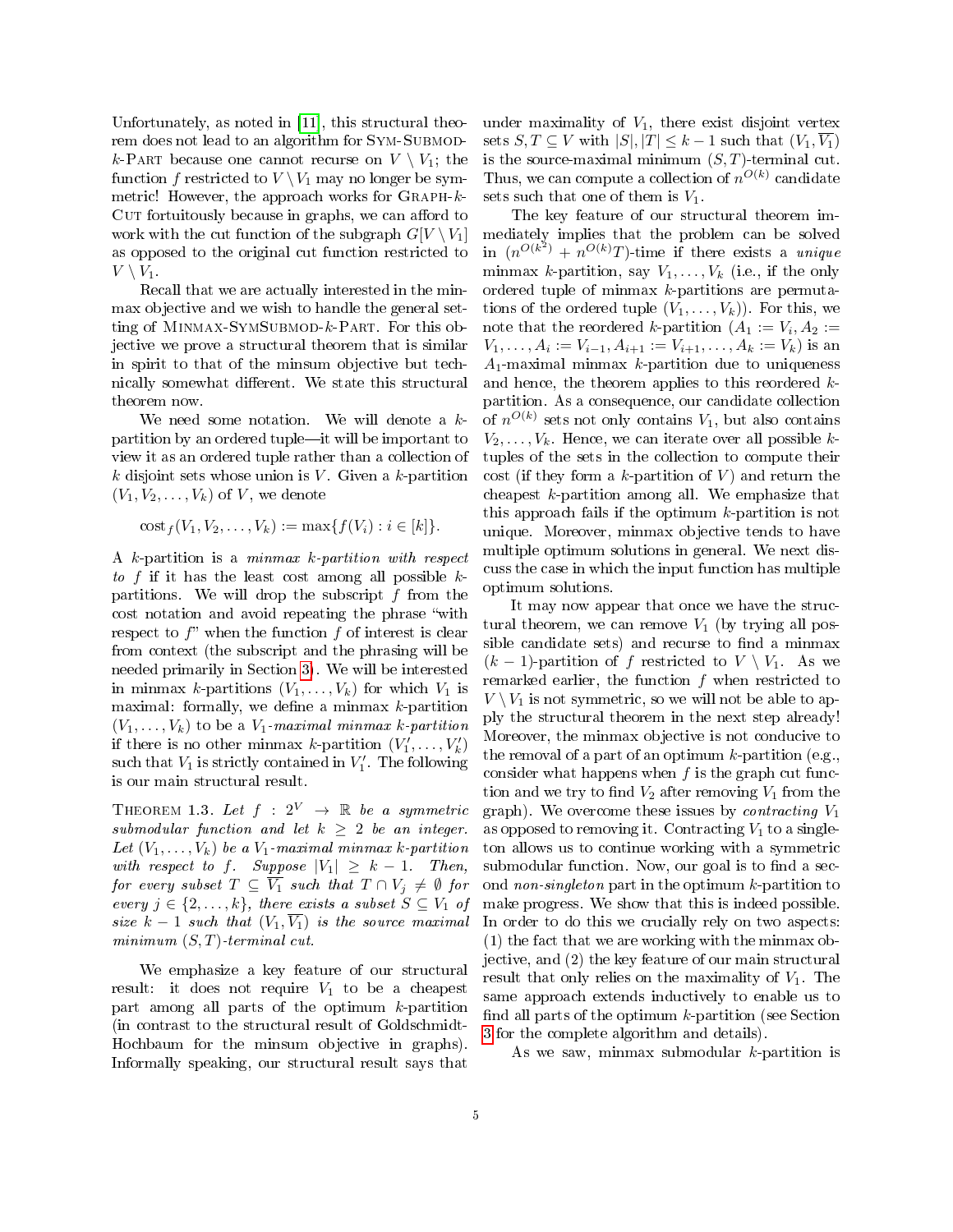NP-Hard even for  $k = 2$  for simple asymmetric functions (e.g., modular functions). Symmetry of the submodular function is a crucial ingredient in the proof of our structural result. Symmetric submodular functions are also *posi-modular*, i.e., they satisfy

$$
f(A) + f(B) \ge f(A - B) + f(B - A) \,\forall \, A, B \subseteq V.
$$

Posimodularity allows for certain uncrossing properties that have been exploited in past work [\[1,](#page-10-2) [5,](#page-10-8) [23\]](#page-11-1) explicitly or implicitly. Another important ingredient in the proof of our structural result is a strengthening of an uncrossing lemma underlying a containment property from  $[18]$ —we use symmetry to strengthen their uncrossing lemma for the minmax objective (see Lemma [2.1\)](#page-5-0). Our proof of Lemma [2.1](#page-5-0) gives an alternate simpler proof of their uncrossing lemma for symmetric submodular functions.

Organization. We prove our main structural theorem in Section [2](#page-5-1) and design the algorithm in Section [3.](#page-8-0) We conclude with some approaches for the minsum objective for symmetric submodular functions in Section [4.](#page-9-0)

#### <span id="page-5-1"></span>2 Main Structural Theorem

In this section, we prove Theorem [1.3.](#page-4-0) The proof consists of two high-level steps:

- 1. In the first step, we show that for any  $S \subseteq V_1$  and any  $T \subseteq \overline{V_1}$  such that T intersects  $V_j$  for every  $j \in \{2, \ldots, k\},\$ a minimum  $(S, T)$  terminal cut  $(U,\overline{U})$  satisfies the property that  $U \subseteq V_1$ . This containment property is captured in Lemma [2.1.](#page-5-0)
- 2. In the second step, we show that for any  $T$  as above, there exists a *small* set  $S \subseteq V_1$  such that the source maximal minimum  $(S, T)$ -terminal cut will be  $(V_1, \overline{V_1})$ . We show that  $|S| = k - 1$ suffices. The proof of this relies on an uncrossing property that is captured in Theorem [2.1.](#page-6-0)

2.1 Containment Property We show the containment property in this section. The uncrossing underlying the proof of the containment property is inspired by an uncrossing due to Okumoto, Fukunaga, and Nagamochi for the minsum objective (Theorem 5 of [\[18\]](#page-11-4)). Our proof exploits the symmetry of the input function to strengthen their uncrossing for the minmax objective.

<span id="page-5-0"></span>LEMMA 2.1. Let  $f: 2^V \rightarrow \mathbb{R}$  be a symmetric submodular function,  $k \geq 2$  be an integer,  $(V_1, \ldots, V_k)$ 

be a  $V_1$ -maximal minmax k-partition with respect to f, and  $S \subseteq V_1$ ,  $T \subseteq \overline{V_1}$  such that  $T \cap V_j \neq \emptyset$  for every  $j \in \{2, ..., k\}$ . Suppose  $(U, \overline{U})$  is a minimum  $(S, T)$ -terminal cut. Then,  $U \subseteq V_1$ .

*Proof.* For the sake of contradiction, suppose  $U\Upsilon_1 \neq$  $∅$ . Consider  $W_1 := V_1 \cup U$  and  $W_j := V_j - U$  for every  $j \in \{2, \ldots, k\}$  (see Figure [1\)](#page-5-2).

<span id="page-5-2"></span>

Figure 1: Uncrossing in the proof of Lemma [2.1.](#page-5-0)

Since  $W_1 \supseteq S \neq \emptyset$  and  $W_j \supseteq T \cap V_j \neq \emptyset$  for all  $j \in \{2, \ldots, k\}$ , we have that  $(W_1, \ldots, W_k)$  is a  $k$ -partition. Claim [2.1](#page-5-3) shows that the cost of this k-partition is at most that of  $(V_1, \ldots, V_k)$ . Hence,  $(W_1, \ldots, W_k)$  is a minmax k-partition. Moreover,  $W_1$  is a strict superset of  $V_1$  as  $U \setminus V_1 \neq \emptyset$  and hence,  $(W_1, \ldots, W_k)$  contradicts  $V_1$ -maximality of the minmax k-partition  $(V_1, \ldots, V_k)$ . □

<span id="page-5-3"></span>CLAIM 2.1. For every  $i \in [k]$ , we have  $f(W_i) \leq$  $f(V_i)$ .

*Proof.* We distinguish two cases. Suppose  $i = 1$ . Then,  $f(V_1 \cap U) \geq f(U)$  since  $(V_1 \cap U, \overline{V_1 \cap U})$  is a  $(S, T)$ -terminal cut while  $(U, \overline{U})$  is a minimum  $(S, T)$ terminal cut. Hence, we have that

$$
f(V_1) + f(U) \ge f(V_1 \cup U) + f(V_1 \cap U)
$$
  
(by submodularity)  

$$
\ge f(V_1 \cup U) + f(U).
$$

Consequently,  $f(V_1) \ge f(V_1 \cup U) = f(W_1)$ .

Next, suppose  $i \in \{2, ..., k\}$ . Then,  $f(U V_i) \ge f(U)$  since  $(U - V_i, \overline{U - V_i})$  is a  $(S, T)$ -terminal cut while  $(U,\overline{U})$  is a minimum  $(S,T)$ -terminal cut. Hence, we have that

$$
f(V_i) + f(U) \ge f(V_i - U) + f(U - V_i)
$$
  
(by posimodularity)  

$$
\ge f(V_i - U) + f(U).
$$

Consequently,  $f(V_i) \geq f(V_i - U) = f(W_i)$ . Π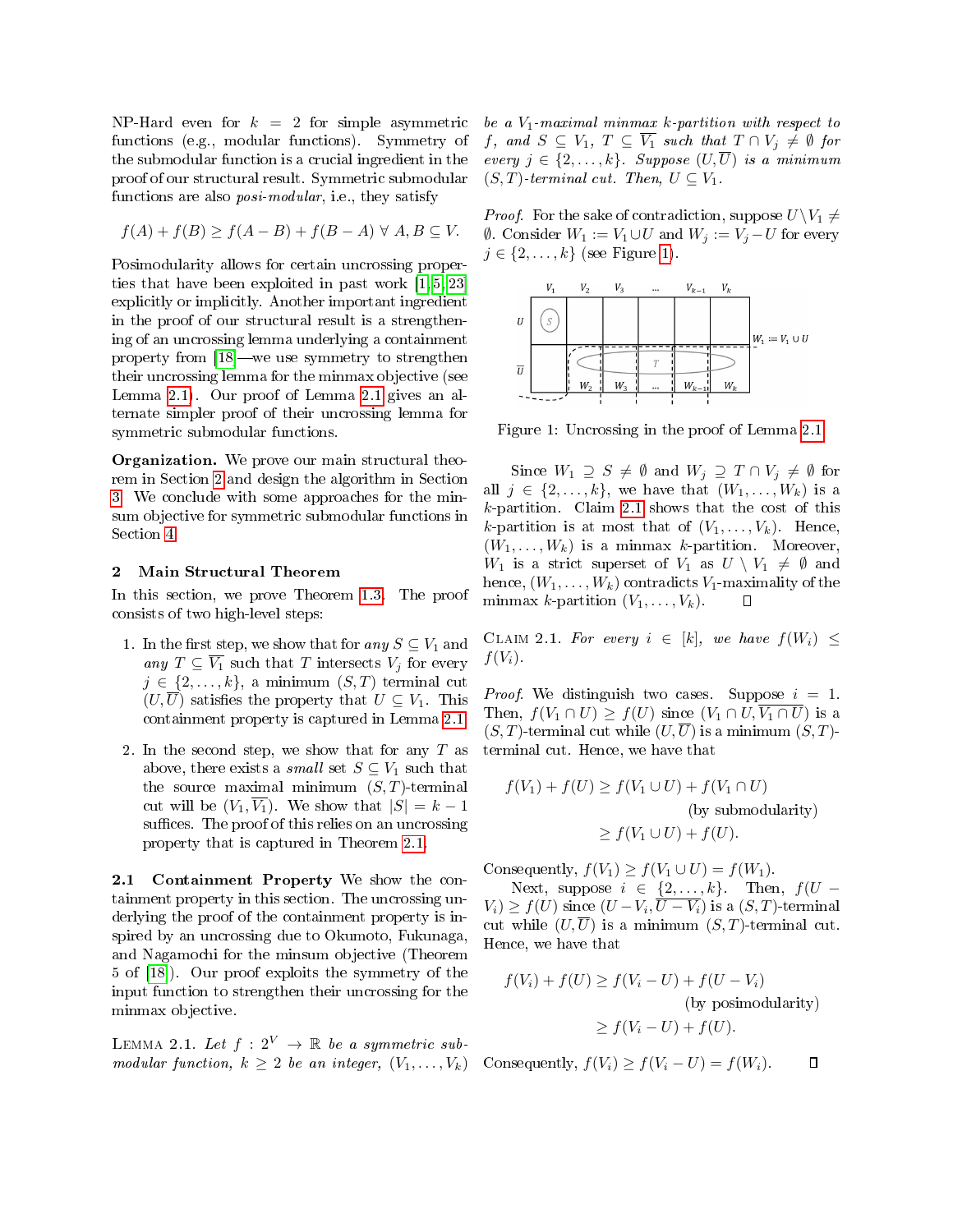2.2 Uncrossing Theorem Our next ingredient is an uncrossing theorem to obtain a cheap k-partition.

<span id="page-6-0"></span>THEOREM 2.1. Let  $f : 2^V \rightarrow \mathbb{R}$  be a symmetric submodular function,  $k \geq 2$  be an integer, and  $\emptyset \neq$  $U \subsetneq V$ . Let  $C = \{u_1, \ldots, u_k\} \subseteq U$ . Let  $(\overline{A_i}, A_i)$  be a minimum  $(C \setminus \{u_i\}, \overline{U})$ -terminal cut for every  $i \in [k]$ . Suppose that  $u_i \in A_i \setminus (\cup_{j\in[k]\setminus\{i\}} A_j)$  for every  $i \in [k]$ and  $f(A_1) \leq f(A_2) \leq \ldots \leq f(A_k)$ . Then, there exists a k-partition  $(P_1, \ldots, P_k)$  of V such that

$$
f(P_i) \le f(A_i) \ \forall \ i \in [k].
$$

In particular  $cost_f(P_1, \ldots, P_k) \leq \max\{f(A_i) : i \in$  $[k]$ .

Proof. See Figure [2](#page-6-1) for an illustration of the sets that appear in the statement of the theorem.

<span id="page-6-1"></span>

Figure 2: Illustration of the sets that appear in Theorem [2.1.](#page-6-0)

We begin with the following uncrossing claim showing that there exists a cheap  $(k-1)$ -partition of  $\cup_{i=1}^{k-1} A_i$  (cheap in the sense that the function value of every part is small). Its proof relies on posimodularity and it has appeared implicitly (for the graph cut function) in previous works [\[1,](#page-10-2) [23\]](#page-11-1).

CLAIM 2.2. There exist subsets  $P_1, \ldots, P_{k-1}$  of V such that

- (i)  $P_i$  and  $P_j$  are disjoint for every distinct  $i, j \in$  $[k-1]$ ,
- (ii)  $u_i \in P_i$  for every  $i \in [k-1]$ ,

$$
(iii) \ \cup_{i=1}^{k-1} P_i = \cup_{i=1}^{k-1} A_i,
$$

(iv)  $f(P_i) \leq f(A_i)$  for every  $i \in [k-1]$ .

Proof. We use the procedure given in Figure [3](#page-7-0) to obtain subsets  $P_1, \ldots, P_{k-1}$  of V with the desired properties.

The procedure terminates in finite number of iterations since the steps in the while loop make progress towards ensuring that the sets  $P_1, \ldots, P_{k-1}$ are mutually disjoint. Property (i) is achieved due to the termination condition. Properties (ii) and (iii) are maintained as invariants throughout the procedure (recall that  $u_i \in A_i$  but  $u_i \notin A_j$  for all distinct  $i, j \in [k-1]$ . Property (iv) is also maintained as an invariant throughout the procedure by posimodularity: recall that by posimodularity, for any two sets X and Y we have that  $f(X-Y)+f(Y-X) \leq$  $f(X) + f(Y)$  and hence, either  $f(X - Y) \leq f(X)$  or  $f(Y - X) \leq f(Y)$  should hold.

Let  $P_k = V - \bigcup_{i=1}^{k-1} P_i$ . By property (i) of Claim [2.2,](#page-6-2) the sets  $P_i$  and  $P_j$  are disjoint for every distinct  $i, j \in [k]$ . By properties (ii) and (iii) of Claim 2.2. we have that  $u_i \in P_i$  for every  $i \in [k]$ . Hence,  $(P_1, \ldots, P_k)$  form a k-partition of the ground set  $V$ . By property (iv) of Claim [2.2,](#page-6-2) we have that  $f(P_i) \leq f(A_i)$  for every  $i \in [k-1]$ . It remains to show that  $f(P_k) \leq f(A_k)$ .

By property (iii) of Claim [2.2,](#page-6-2) we have that  $P_k = \bigcup_{i=1}^{k-1} P_i = \bigcup_{i=1}^{k-1} A_i = \bigcap_{i=1}^{k-1} \overline{A_i}$ . Let  $B_i := \overline{A_i}$ for every  $i \in [k]$ . Claim [2.3](#page-6-3) below shows that the function value of  $P_k$  is at most that of  $A_k$  by relying on submodularity, thus completing the proof. We note that Claim [2.3](#page-6-3) has been used in previous works [\[9\]](#page-11-15) in different contexts.  $\Box$ 

<span id="page-6-3"></span>Claim 2.3. We have that

$$
f\left(\cap_{i\in[k-1]}B_i\right)\leq f(B_k).
$$

<span id="page-6-2"></span>*Proof.* Suppose not. Choose maximal  $J \subseteq [k-1]$  such that  $f(\bigcap_{j\in J}B_j)\leq f(B_k)$ . We note that  $J\neq\emptyset$  since  $f(B_j) \leq f(B_k)$  for every  $j \in [k-1]$ . By assumption,  $J \subsetneq [k-1]$  (otherwise we are done). Let  $i \in [k-1] \setminus J$ and  $R := \bigcap_{j \in J} B_j$ . We note that  $f(R \cup B_i) \ge f(B_i)$ since  $(R\cup B_i,\overline{R\cup B_i})$  is a  $(C\setminus\{u_i\},\overline{U})$ -terminal cut while  $(B_i, \overline{B_i})$  is a minimum  $(C \setminus \{u_i\}, \overline{U})$ -terminal cut. Then,

$$
f(B_k) + f(B_i) \ge f(R) + f(B_i)
$$
  
(By choice of  $J$ )  

$$
\ge f(R \cup B_i) + f(R \cap B_i)
$$
  
(By submodularity)  

$$
\ge f(B_i) + f(R \cap B_i).
$$

Therefore,  $f(R \cap B_i) \leq f(B_k)$  and hence, the set  $J \cup \{i\}$  contradicts the choice of J.  $\Box$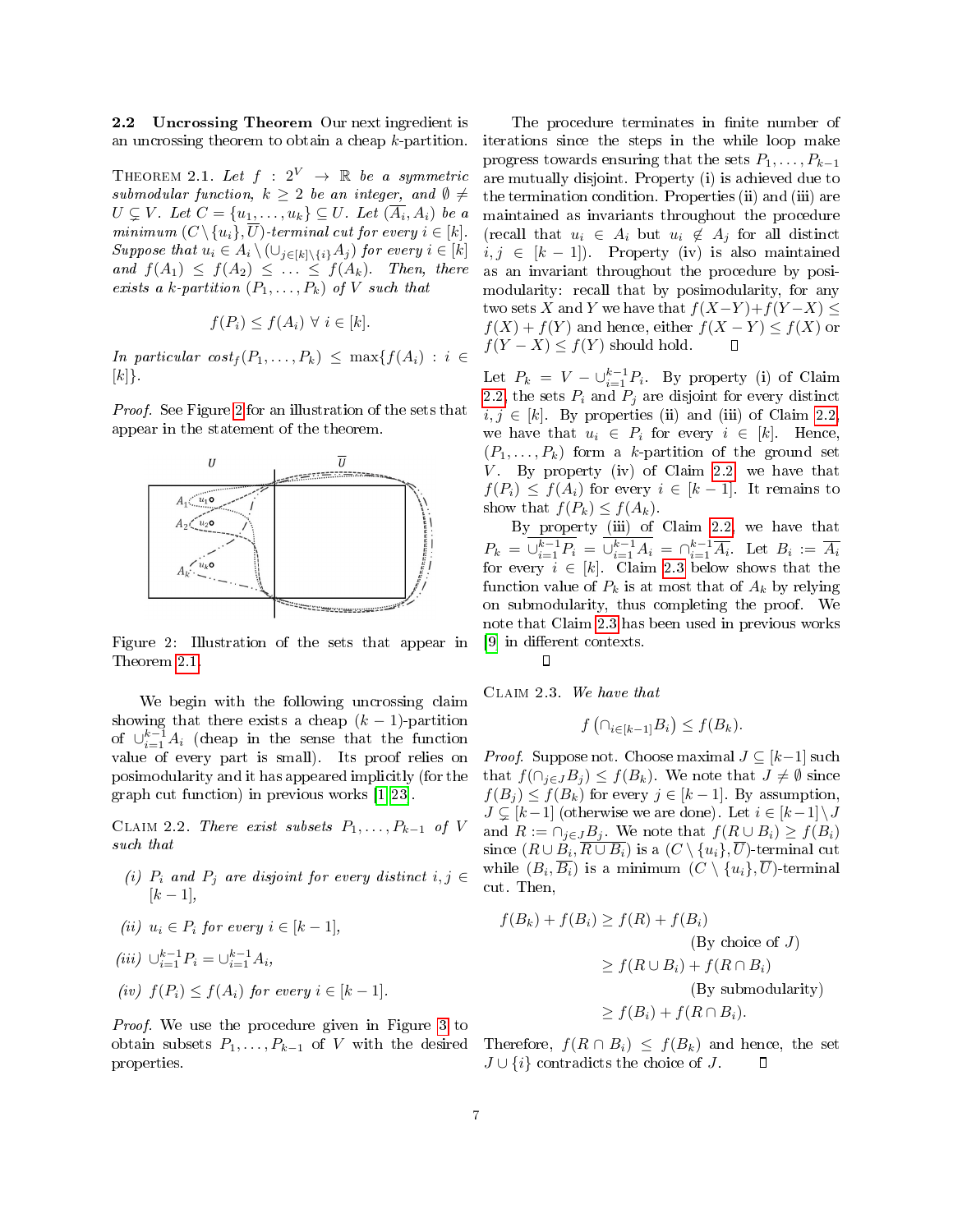<span id="page-7-0"></span>Procedure:

- 1. Initialize  $P_i \leftarrow A_i$  for every  $i \in [k-1]$
- 2. While there exist distinct  $i, j \in [k-1]$  such that  $P_i \cap P_j \neq \emptyset$ :
	- (a) If  $f(P_i P_j) \le f(P_i)$ , then  $P_i \leftarrow P_i P_j$
	- (b) Else,  $P_i \leftarrow P_i P_i$

Figure 3: Procedure for the proof of Claim [2.2.](#page-6-2)

2.3 Proof of Theorem [1.3](#page-4-0) We now restate and prove Theorem [1.3.](#page-4-0)

THEOREM 2.2. Let  $f : 2^V \rightarrow \mathbb{R}$  be a symmetric submodular function and let  $k \geq 2$  be an integer. Let  $(V_1, \ldots, V_k)$  be a  $V_1$ -maximal minmax k-partition with respect to f. Suppose  $|V_1| \geq k-1$ . Then, for every subset  $T \subseteq \overline{V_1}$  such that  $T \cap V_j \neq \emptyset$  for every  $j \in \{2, \ldots, k\}$ , there exists a subset  $S \subseteq V_1$  of size  $k-1$  such that  $(V_1, \overline{V_1})$  is the source maximal minimum  $(S, T)$ -terminal cut.

Proof. For the sake of contradiction, suppose that the theorem is false for some subset  $T \subseteq \overline{V_1}$  such that  $T \cap V_j \neq \emptyset$  for all  $j \in \{2, ..., k\}$ . Our proof strategy is to obtain a cheaper k-partition than  $(V_1, \ldots, V_k)$ , thereby contradicting the optimality of  $(V_1, \ldots, V_k)$ . Let  $OPT_k$  denote the cost of  $(V_1, \ldots, V_k)$ . For a subset  $X \subseteq V_1$ , let  $(V_X, \overline{V_X})$  be the source maximal minimum  $(X, T)$ -terminal cut. By Lemma [2.1,](#page-5-0) we have that  $V_X \subseteq V_1$  for all  $X \subseteq V_1$ .

Among all possible subsets of  $V_1$  of size  $k-1$ , pick a subset S such that  $f(V_S)$  is maximum. Then, by Lemma [2.1](#page-5-0) and assumption, we have that  $V_S \subsetneq$  $V_1$ . By source maximality of the minimum  $(S, T)$ terminal cut  $(V_S, V_S)$ , we have that  $f(V_S) < f(V_1)$ . Let  $u_1, \ldots, u_{k-1}$  be the vertices in S. Since  $V_S \subsetneq V_1$ , there exists a vertex  $u_k \in V_1 \setminus V_S$ . Let  $C :=$  $\{u_1, \ldots, u_k\} = S \cup \{u_k\}.$  For  $i \in [k],$  let  $(B_i, \overline{B_i})$  be the source maximal minimum  $(C - \{u_i\}, T)$ -terminal cut. We note that  $(B_k, \overline{B_k}) = (V_S, \overline{V_S})$  and the size of  $C - \{u_i\}$  is  $k-1$  for every  $i \in [k]$ . By Lemma [2.1](#page-5-0) and assumption, we have that  $B_i \subsetneq V_1$  for every  $i \in [k]$ . Hence, we have

<span id="page-7-2"></span> $f(B_i) \leq f(V_S) < f(V_1)$  and  $B_i \subseteq V_1$  for every  $i \in [k]$ . (2.1) The next claim will set us up to apply Theorem [2.1.](#page-6-0) CLAIM 2.4. For every  $i \in [k]$ , we have that  $u_i \in \overline{B_i}$ .

*Proof.* The claim holds for  $i = k$  by choice of  $u_k$ . For the sake of contradiction, suppose  $u_i \in B_i$  for some  $i \in [k-1]$ . Then, the 2-partition  $(V_S \cap B_i, \overline{V_S \cap B_i})$ is a  $(S, T)$ -terminal cut while  $(V_S, \overline{V_S})$  is a minimum  $(S, T)$ -terminal cut and hence

$$
f(V_S \cap B_i) \ge f(V_S).
$$

We also have that

$$
f(V_S \cup B_i) \ge f(V_S)
$$

since  $(V_S\cup B_i,V_S\cup B_i)$  is a  $(S,T)$ -terminal cut while  $(V_S, \overline{V_S})$  is a minimum  $(S, T)$ -terminal cut. Thus,

$$
2f(V_S) \ge f(V_S) + f(B_i)
$$
 (By choice of S)  
\n
$$
\ge f(V_S \cup B_i) + f(V_S \cap B_i)
$$
  
\n(By submodularity)  
\n
$$
\ge 2f(V_S).
$$
 (By the inequalities above)

Therefore, all inequalities above should be equations and hence,  $f(V_S \cup B_i) = f(V_S)$ . Consequently, the 2-partition  $(V_S \cup B_i, \overline{V_S \cup B_i})$  is a minimum  $(S, T)$ terminal cut. However, this contradicts source maximality of the minimum  $(S, T)$ -terminal cut  $(V_S, \overline{V_S})$ since  $u_k \in B_i$  and  $u_k \notin V_S$ . □

We note that for every  $i \in [k]$ , the 2-partition  $(B_i,\overline{B_i})$  is a minimum  $(C-\{u_i\},\overline{V_1})$ -terminal cut since  $\overline{V_1} \subseteq \overline{B_i}$ .

<span id="page-7-1"></span>We will now apply Theorem [2.1.](#page-6-0) We consider  $U := V_1$  and  $C = \{u_1, \ldots, u_k\} \subseteq U$ . Let  $(\overline{A_i}, A_i) :=$  $(B_i, B_i)$  for every  $i \in [k]$ . The 2-partition  $(A_i, A_i)$ is a minimum  $(C \setminus \{u_i\}, U)$ -terminal cut for every  $i \in [k]$ . By Claim [2.4,](#page-7-1) we have that  $u_i \in A_i$  for every  $i \in [k]$ . Since  $(B_i, \overline{B_i})$  is a  $(C - \{u_i\}, T)$ terminal cut, we have that  $u_i \notin \overline{B_i}$  for every distinct  $i, j \in [k]$ . Thus,  $u_i \in A_i \setminus (\cup_{i \in [k] \setminus \{i\}} A_i)$  for every  $i \in [k]$ . We may reindex the elements in C so that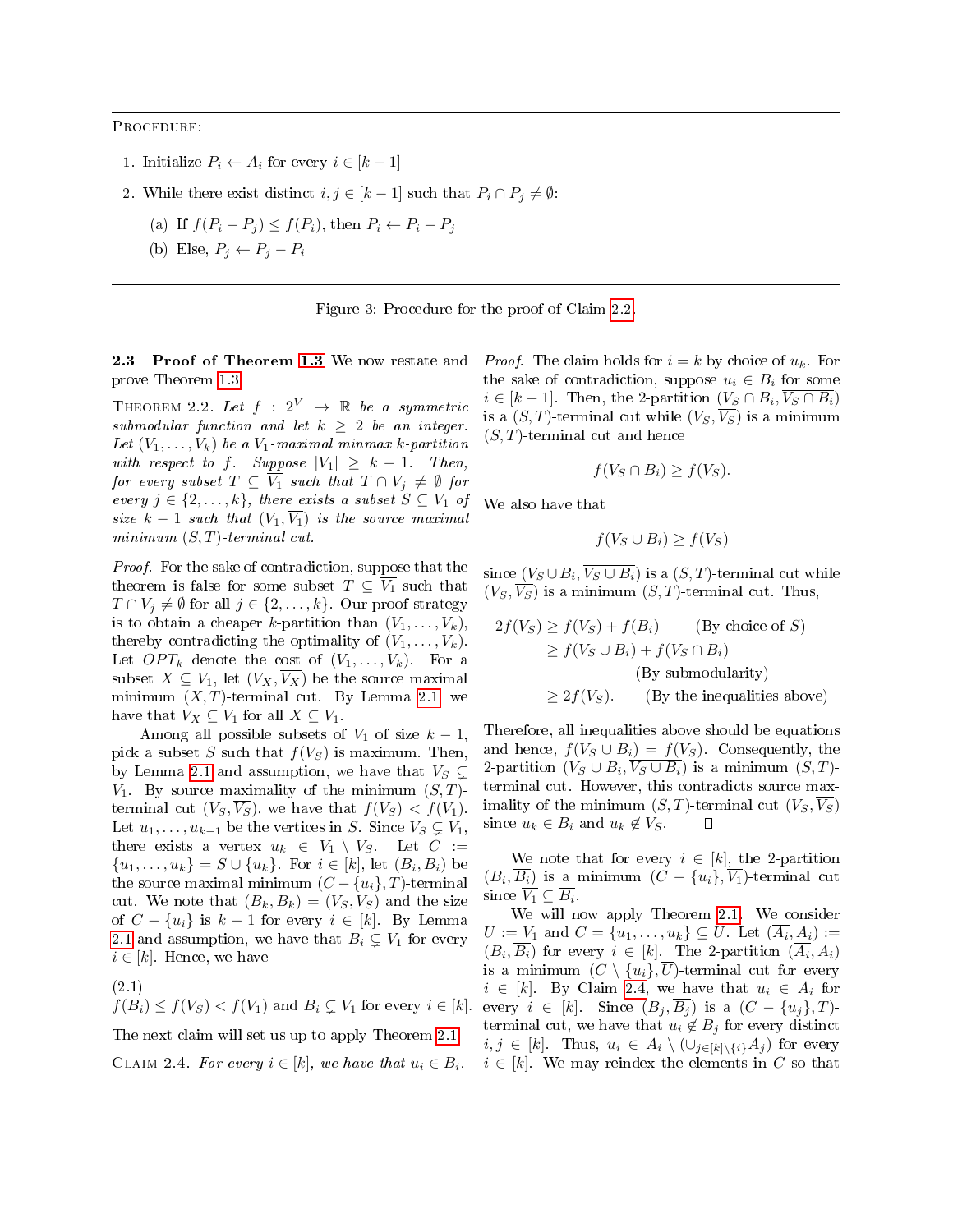$f(A_1) \leq f(A_2) \leq \ldots \leq f(A_k)$ . Therefore, the sets U, C, and the 2-partitions  $(A_i, A_i)$  for  $i \in [k]$  satisfy the conditions of Theorem [2.1.](#page-6-0) By Theorem [2.1](#page-6-0) and statement [\(2.1\)](#page-7-2), we obtain a k-partition  $(P_1, \ldots, P_k)$ of V such that

$$
cost(P_1, \ldots, P_k) \le \max\{f(A_i) : i \in [k]\}
$$
  
=  $f(V_S) < f(V_1) \le OPT_k$ .

Thus, we have obtained a  $k$ -partition whose cost is smaller than  $OPT_k$ , a contradiction. П

#### <span id="page-8-0"></span>3 Algorithm

In this section, we design an algorithm to solve Minmax-SymSubmod-k-Part based on Theorem [1.3.](#page-4-0) Using Theorem [1.3,](#page-4-0) it is possible to efficiently enumerate  $n^{2k-2}$  candidate subsets such that one of them is  $V_1$ , where  $(V_1, \ldots, V_k)$  is a  $V_1$ -maximal min $max\ k$ -partition with respect to the input symmetric submodular function  $f: 2^V \to \mathbb{R}$ . However, after finding  $V_1$ , we cannot recurse on the function f restricted to  $V_1$  to find a cheapest  $(k-1)$ -partition: the restricted function may not be symmetric. Instead, we will work with the function obtained by contracting  $V_1$ . We define the contraction operation now.

Let  $f: 2^V \rightarrow R$  be a symmetric submodular function. Let  $U$  be a subset of the ground set  $V$ . We define the contracted function  $f/U$  as follows: the ground set is  $V' := V - U + \{u\}$ , where u denotes the contracted element. The function  $f/U: 2^{V'} \to \mathbb{R}$  is defined as:

$$
(f/U)(A) := \begin{cases} f(A \cup U) & \text{if } u \in A \subseteq V', \\ f(A) & \text{if } u \notin A \subseteq V'. \end{cases}
$$

We note that the function  $f/U$  is symmetric and submodular. The following observation is easy but we give a proof for the sake of completeness.

<span id="page-8-1"></span>OBSERVATION 3.1. If  $(V_1, \ldots, V_k)$  is a minmax kpartition with respect to f, then  $(V_2, \ldots, V_k, \{v_1\})$  is a minmax k-partition with respect to  $f/V_1$  where  $v_1$ is the contracted element.

*Proof.* For notational simplicity, let  $g$  denote the function  $f/V_1$ . Say  $(P_1, \ldots, P_k)$  is a minmax kpartition with respect to  $g$ . For the sake of contradiction, suppose

$$
costg(P1,...,Pk) < costg(V2,...,Vk, {v1}).
$$

We observe that

$$
cost_g(V_2, \ldots, V_k, \{v_1\}) = cost_f(V_1, \ldots, V_k).
$$

Without loss of generality, let  $v_1 \in P_1$ . Consider the k-partition  $(P'_1 := (P_1 \setminus \{v_1\}) \cup V_1, P_2, \ldots, P_k)$  of V. We have that

$$
cost_f(P'_1, P_2, \dots, P_k) = cost_g(P_1, \dots, P_k).
$$

Hence, we have a k-partition  $(P'_1, P_2, \ldots, P_k)$  that is cheaper with respect to f than  $(V_1, \ldots, V_k)$ , thus contradicting optimality of  $(V_1, \ldots, V_k)$ .

Next, we define a crucial tie-breaking rule which will help us find the next part  $V_2$  by working with the contracted function  $f/V_1$ , where  $(V_1, \ldots, V_k)$  is a minmax  $k$ -partition with respect to  $f$ . A minmax  $k$ partition  $(V_1, \ldots, V_k)$  is a lexicographically maximal minmax  $k$ -partition if there is no other minmax  $k$ partition  $(U_1, \ldots, U_k)$  with an  $i \in [k-1]$  such that  $U_1 = V_1, \ldots, U_{i-1} = V_{i-1}, \text{ but } U_i \supsetneq V_i.$  We observe that a lexicographically maximal minmax  $k$ partition always exists. Furthermore, if  $(V_1, \ldots, V_k)$ is a lexicographically maximal minmax  $k$ -partition, then it is also a  $V_1$ -maximal minmax k-partition. The following lemma shows that contraction of  $V_1$ preserves lexicographic maximality in a certain sense.

<span id="page-8-2"></span>LEMMA 3.1. Let  $f: 2^V \rightarrow \mathbb{R}$  be a symmetric submodular function,  $k \geq 2$  be a positive integer, and  $(V_1, \ldots, V_k)$  be a lexicographically maximal minmax k-partition with respect to f. Let  $f/V_1$  be the contracted function with  $v_1$  being the contracted element. Then,  $(V_2, \ldots, V_k, \{v_1\})$  is a lexicographically maximal minmax k-partition with respect to the contracted function  $f/V_1$ .

*Proof.* For notational simplicity, let  $g$  denote the function  $f/V_1$ . By Observation [3.1,](#page-8-1) the k-partition  $(V_2, \ldots, V_k, \{v_1\})$  is a minmax k-partition with respect to g. We now show that  $(V_2, \ldots, V_k, \{v_1\})$  is a lexicographically maximal minmax k-partition with respect to  $g$ . Suppose not. Then, there exists a minmax k-partition  $(U_1, \ldots, U_k)$  with respect to g and an index  $i \in [k-1]$  such that  $U_1 = V_2, U_2 =$  $V_3, \ldots, U_{i-1} = V_i$ , but  $U_i \supsetneq V_{i+1}$ . Without loss of generality, let  $v_1 \in U_j$  for some  $j \in \{i, \ldots, k\}$ . We distinguish two cases.

**Case 1.** Suppose  $U_i \setminus \{v_1\} \neq \emptyset$ . Then, the partition

$$
(V_1 \cup (U_j \setminus \{v_1\}), U_1, \ldots, U_{j-1}, U_{j+1}, \ldots, U_k)
$$

is a minmax k-partition with respect to  $f$  that contradicts lexicographic maximality of  $(V_1, \ldots, V_k)$ (in particular, it contradicts  $V_1$ -maximality).

**Case 2.** Suppose  $U_j = \{v_1\}$ . Since  $|U_i| \geq$  $|V_{i+1}| + 1 \geq 2$  while  $|U_i| = 1$ , it follows that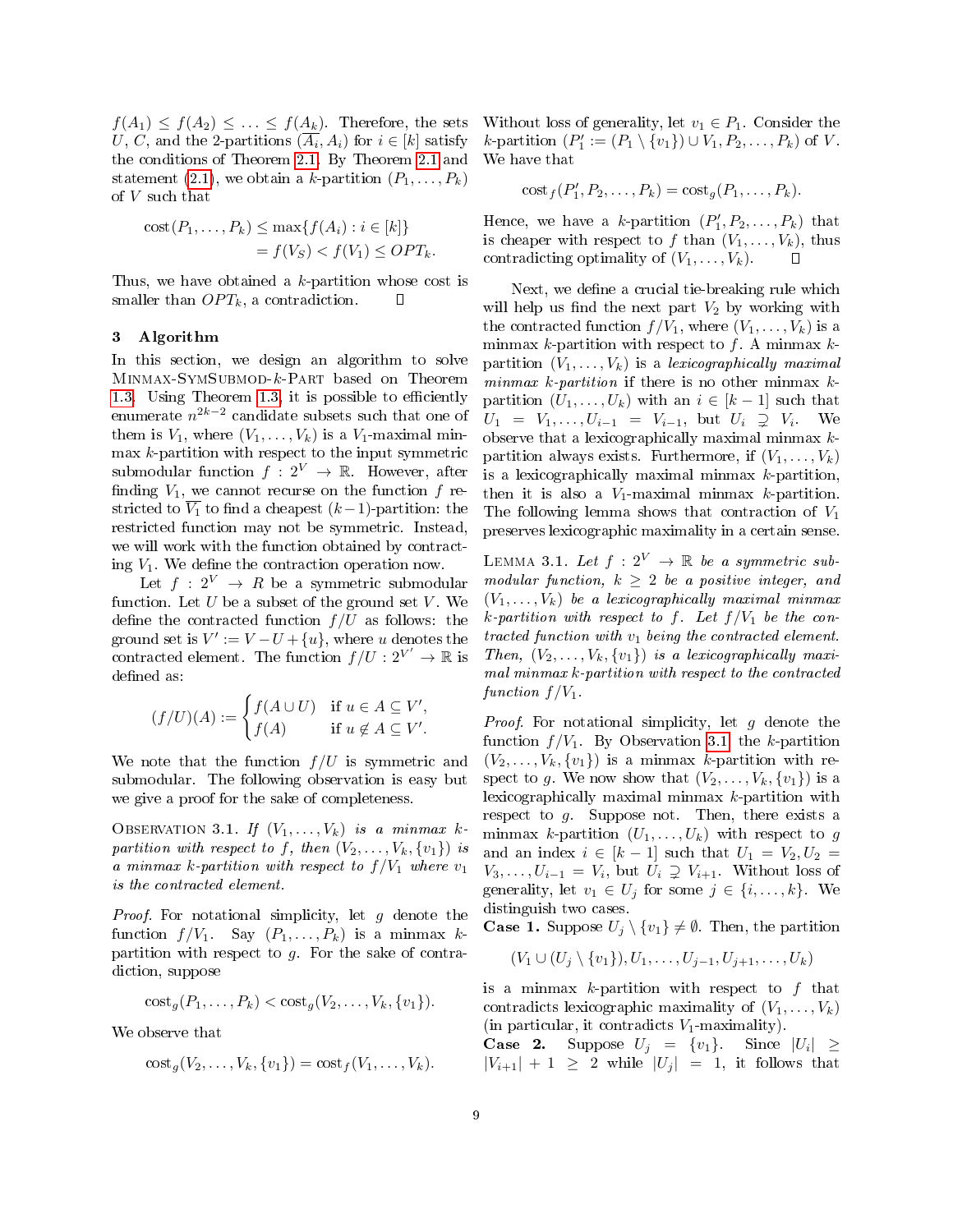$j \neq i$ . We recall that  $j \geq i$  and consequently,  $j \geq i+1$ . Then, the partition  $(V_1, V_2 = U_1, \ldots, V_i =$  $U_{i-1}, U_i, U_{i+1}, \ldots, U_{j-1}, U_{j+1}, \ldots, U_k)$  is a minmax  $k$ -partition with respect to  $f$  that contradicts lexicographic maximality of  $(V_1, \ldots, V_k)$  (in particular, it contradicts  $V_{i+1}$ -maximality as  $U_i \supseteq V_{i+1}$ . □

Lemma [3.1](#page-8-2) suggests that if we know the part  $V_1$ of a lexicographically maximal minmax  $k$ -partition  $(V_1, \ldots, V_k)$  with respect to f, then using Theorem [1.3](#page-4-0) for the function  $f/V_1$ , we can efficiently enumerate  $n^{2k-2}$  candidate subsets such that one of them is  $V_2$ . We will now use this idea inductively to recover all parts of a lexicographically maximal minmax  $k$ partition.

We begin with the procedure in Figure [4](#page-10-9) that returns a collection of candidate sets such that one of them is  $V_1$ , where  $(V_1, \ldots, V_k)$  is a  $V_1$ -maximal minmax  $k$ -partition with respect to  $f$ . We summarize the guarantees of this procedure in Corollary [3.1.](#page-9-1) The corollary follows immediately from Theorem [1.3.](#page-4-0)

<span id="page-9-1"></span>COROLLARY 3.1. Let  $f: 2^V \rightarrow \mathbb{R}$  be a symmetric submodular function on a n-element ground set V and let  $k \geq 2$  be an integer. Let  $(V_1, \ldots, V_k)$  be a  $V_1$ -maximal minmax k-partition with respect to f. Suppose  $Q \subseteq V \setminus V_1$  such that  $|Q \cap V_i| = 1$  for every  $j \in \{2, \ldots, k\}$  for which  $Q \cap V_j \neq \emptyset$ . Then,

- (i)  $V_1$  is in the collection  $R$  returned by Generate- $Candidates(f, k, Q)$ , and
- (ii) the size of the collection  $R$  that is returned by Generate-Candidates(f, k, Q) is  $O(n^{2k-2})$ .

Moreover, Generate-Candidates procedure can be implemented to run in time  $n^{2k-2}T(n)$ , where  $T(n)$ is the time for computing source maximal minimum  $(S, T)$ -terminal cuts for a symmetric submodular function on n elements.

We now describe our algorithm to find a minmax  $k$ -partition in Figure [5](#page-11-17) and summarize its guarantees in Theorem [3.1.](#page-9-2)

<span id="page-9-2"></span>THEOREM 3.1. Let  $f: 2^V \to \mathbb{R}$  be a symmetric submodular function on a n-element ground set V and let  $k \geq 2$  be an integer. Then, Algorithm Partition(f, k) given in Figure [5](#page-11-17) returns a minmax k-partition with respect to f and it can be implemented to run in  $n^{O(k^2)}T(n)$  time, where  $T(n)$  denotes the time complexity for computing the source maximal minimum  $(S, T)$ -terminal cut for a submodular function defined over a ground set of size n.

*Proof.* We first prove the run-time bound. For every  $i \in [k-1]$ , we have that  $|\mathcal{C}_i| = |\mathcal{C}_{i-1}||\mathcal{R}_i| =$  $\prod_{j=1}^i |\mathcal{R}_i| = O(n^{2i(k-1)})$  and the time to compute  $\mathcal{C}_i$  is  $O(n^{2i(k-1)})T(n)$  using Corollary [3.1.](#page-9-1) Hence,  $|\mathcal{C}_k| = |\mathcal{C}_{k-1}| = O(n^{2(k-1)^2})$  and the total run-time is  $O(n^{2(k-1)^2})T(n).$ 

Next, we prove correctness. Let  $(V_1, \ldots, V_k)$  be a lexicographically maximal minmax k-partition. We will show that  $(V_1, \ldots, V_i) \in \mathcal{C}_i$  for every  $i \in [k-1]$ by induction on i. The base case of  $i = 1$  follows immediately from Corollary [3.1.](#page-9-1) For the induction step, let  $i \geq 2$ . By induction hypothesis, we have that  $(V_1, \ldots, V_{i-1}) \in C_{i-1}$ . Consider  $g =$  $f/V_1/V_2/\ldots/V_{i-1}$  where  $v_1,\ldots,v_{i-1}$  are the contracted elements. Let  $A$  be the ground set of  $g$ . Contraction operation preserves symmetry and submodularity. So, g is a symmetric submodular function. By Lemma [3.1,](#page-8-2) the *k*-partition given by  $(A_1 := V_i, A_2 :=$  $V_{i+1}, \ldots, A_{k-i+1} := V_k, A_{k-i+2} := \{v_1\}, \ldots, A_k :=$  ${v_{i-1}}$ ) is a lexicographically maximal minmax kpartition with respect to g. Thus,  $(A_1, \ldots, A_k)$  is a  $A_1$ -maximal minmax k-partition with respect to g. Moreover, the set  $Q = \{v_1, \ldots, v_{i-1}\}\$ is a subset of  $A \setminus A_1$  such that  $|Q \cap A_j| = 1$  for every  $j \in \{2, ..., k\}$ for which  $Q \cap A_i \neq \emptyset$ . Hence, by Corollary [3.1,](#page-9-1) the set  $A_1$  is in the collection  $\mathcal{R}_i$ . Thus,  $V_i \in \mathcal{R}_i$  and consequently,  $(V_1, \ldots, V_{i-1}, V_i) \in \mathcal{C}_i$ .

We note that source maximal minimum  $(S, T)$ terminal cut for a submodular function  $f: 2^V \to \mathbb{R}$ can be computed in time  $n^{O(1)}T$ , where  $n = |V|$  and T is the time per evaluation (e.g., see [\[9\]](#page-11-15)). Thus, Theorem [1.2](#page-1-3) follows from Theorem [3.1.](#page-9-2) Moreover, the evaluation oracle for the hypergraph cut function can be implemented in  $T = m$  time, where m is the number of hyperedges in the input hypergraph. Thus, Theorem [1.1](#page-0-1) follows from Theorem [1.2.](#page-1-3)

## <span id="page-9-0"></span>4 Conclusion

Given the general sense that it is harder to design algorithms/approximations for the minmax objective than the minsum objective, our result is somewhat surprising: we have given a polynomialtime algorithm for MINMAX-SYMSUBMOD-k-PART for all fixed  $k$  while such a result is not yet known for  $Sym-SUBMOD-k-PART$  (or even for the special case of HYPERGRAPH- $k$ -PART). As a special case, our algorithm resolves the complexity of Minmax-HYPERGRAPH- $k$ -PART for fixed  $k$  which was posed by Lawler in 1973. Our key technical contribution is a structural theorem (Theorem [1.3\)](#page-4-0) that enables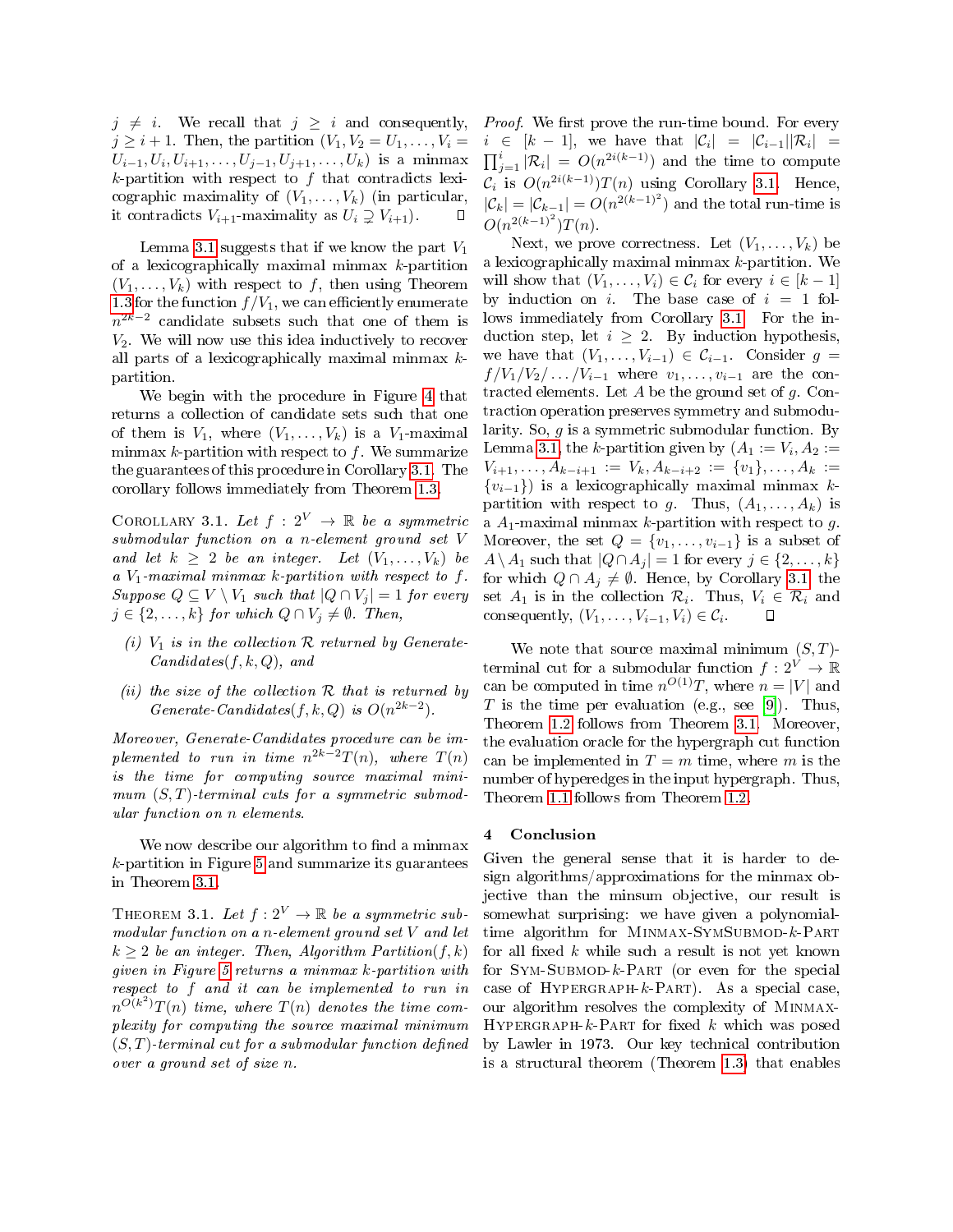<span id="page-10-9"></span>GENERATE-CANDIDATES $(f: 2^V \to \mathbb{R}, k, Q)$ **Input:** A function  $f: 2^V \to \mathbb{R}$ , an integer  $k \geq 2$ , and a subset Q of V **Output:** A collection  $\mathcal{R} \subseteq 2^V$ 

- 1. Initialize  $\mathcal{R} \leftarrow \{U \subset V : |U| \leq k 2\}$
- 2. For every disjoint  $S, T \subset V$  with  $|S| = k 1, T \supseteq Q$  and  $|T| = k 1$ :
	- (a) Compute the source maximal minimum  $(S, T)$ -terminal cut  $(U, U)$
	- (b)  $\mathcal{R} \leftarrow \mathcal{R} \cup \{U\}$
- 3. Return R



efficient recovery of each part of an optimum minmax k-partition by solving minimum  $(S, T)$ -terminal cuts. The ideas underlying the proof of our structural theorem can also be adapted to prove the following mild relaxation of Queyranne's retracted claim for symmetric submodular functions under the minsum objective.[5](#page-10-10)

<span id="page-10-7"></span>THEOREM 4.1. Let  $f : 2^V \rightarrow \mathbb{R}$  be a symmetric submodular function and let  $k > 2$  be an integer. Let  $(V_1, V_2, \ldots, V_k)$  be an optimum minsum k-partition with respect to  $f$  such that  $V_1$  is the cheapest part (that is,  $f(V_1) \leq f(V_i)$  for every  $i \in [k]$ ), and V<sup>1</sup> is maximal subject to this condition. Suppose  $|V_1| \geq k-1$ . Then, for every subset  $T \subseteq \overline{V_1}$  such that  $T \cap V_j \neq \emptyset$  for every  $j \in \{2, \ldots, k\}$ , there exists a subset  $S \subseteq V_1$  of size  $k-1$  such that  $(V_1, \overline{V_1})$  is the source maximal minimum  $(S, T)$ -terminal cut.

The proof of this theorem conceptually simplifies the main structural theorem of Goldschmidt and Hochbaum for  $\text{GRAPH-}k$ -CUT. Using this theorem, we can solve GRAPH-k-CUT in  $n^{O(k^2)}$ -time: we can enumerate a collection of  $n^{2k-2}$  candidate sets for  $V_1$  and for each candidate set U in the collection, we recurse on  $G[V \setminus U]$  to find a minsum  $(k-1)$ partition, concatenate it with  $U$  to obtain a  $k$ partition, and return the best of all k-partitions. It would be interesting to see if the above theorem can be generalized/adapted to obtain a polynomial-time algorithm for  $Sym-SUBMOD-k-PART$  for fixed k.

Acknowledgements: We thank Weihang Wang for helpful discussions during preliminary stages of this work and pointing to the failure of the Gomory-Hu tree based approach for the minmax objective.

#### References

- <span id="page-10-2"></span>[1] N. Bansal, U. Feige, R. Krauthgamer, K. Makarychev, V. Nagarajan, J. Naor, and R. Schwartz, Min-max graph partitioning and small set expansion, SIAM Journal on Computing 43  $(2014)$ , no. 2, 872-904.
- <span id="page-10-6"></span>[2] K. Chandrasekaran and C. Chekuri, Hypergraph kcut for fixed  $k$  in deterministic polynomial time, Proceedings of the 61st IEEE Annual Symposium on Foundations of Computer Science (to appear), FOCS, 2020.
- <span id="page-10-4"></span>[3] K. Chandrasekaran, C. Xu, and X. Yu, *Hypergraph* k-cut in randomized polynomial time, Mathematical Programming (Preliminary version in SODA 2018) (2019).
- <span id="page-10-1"></span>[4] K. Chandrasekaran and X. Zhang, Private communication.
- <span id="page-10-8"></span>[5] C. Chekuri and A. Ene, Approximation Algorithms for Submodular Multiway Partition, Proceedings of the 52nd IEEE Annual Symposium on Foundations of Computer Science, FOCS, 2011, pp. 807-816.
- <span id="page-10-0"></span>[6] C. Chekuri and S. Li, A note on the hardness of approximating the k-way Hypergraph Cut problem, Manuscript, [http://chekuri.cs.illinois.](http://chekuri.cs.illinois.edu/papers/hypergraph-kcut.pdf) [edu/papers/hypergraph-kcut.pdf,](http://chekuri.cs.illinois.edu/papers/hypergraph-kcut.pdf) 2015.
- <span id="page-10-3"></span>[7] C. Chekuri, K. Quanrud, and C. Xu, LP relaxation and tree packing for minimum k-cut, SIAM Journal on Discrete Mathematics 34 (2020), no. 2, 1334 1353.
- <span id="page-10-5"></span>[8] K. Fox, D. Panigrahi, and F. Zhang, Minimum cut and minimum k-cut in hypergraphs via branching

<span id="page-10-10"></span> $5$ Theorem [4.1](#page-10-7) is a mild relaxation of Queyranne's retracted claim since his claim concluded the size of the set S to be  $k-2$ whereas our theorem states that the size of the set S is  $k-1$ .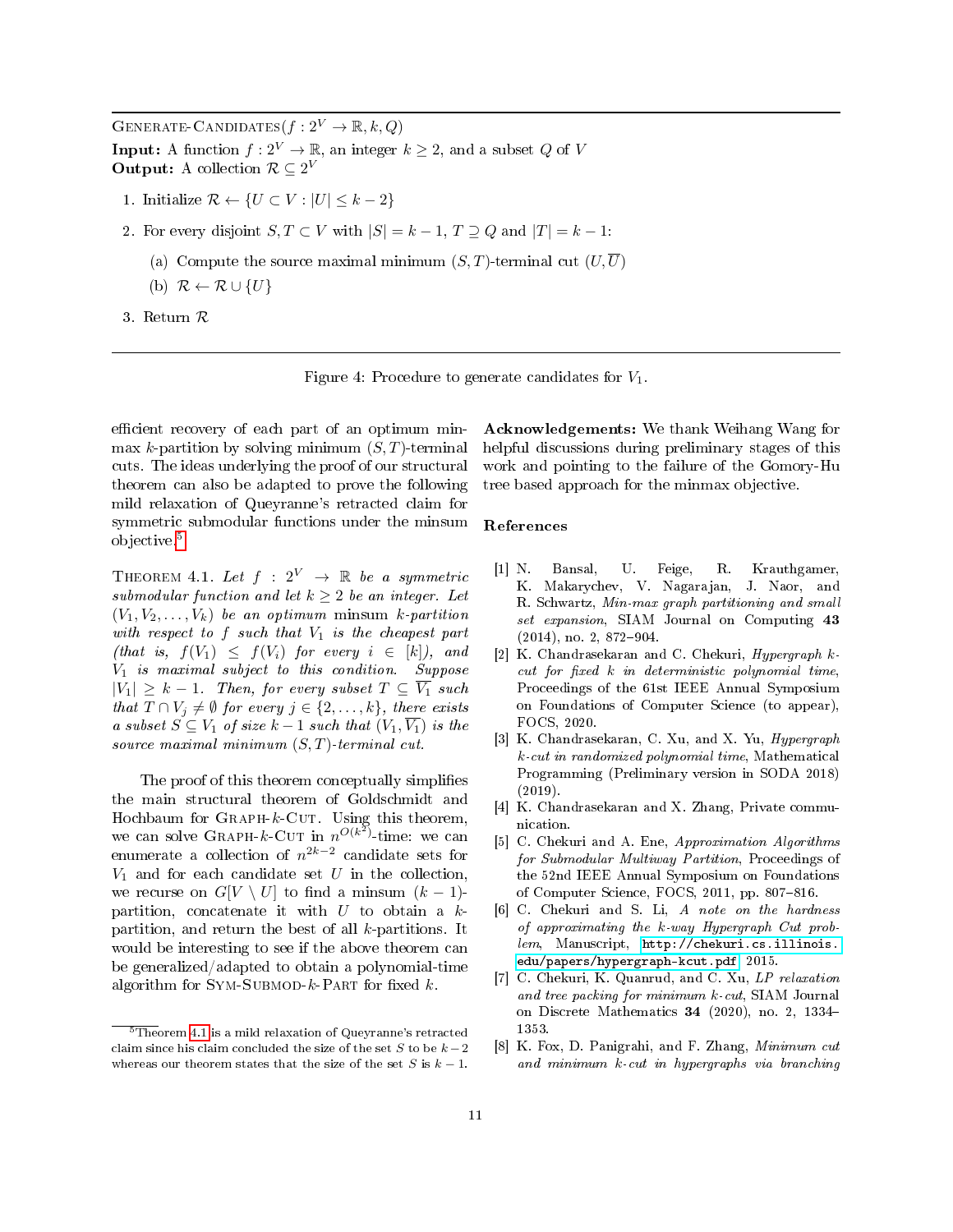<span id="page-11-17"></span>ALGORITHM PARTITION( $f: 2^V \rightarrow \mathbb{R}, k$ )

**Input:** Symmetric submodular function  $f: 2^V \to \mathbb{R}$ , an integer  $k \geq 2$ **Output:** A minmax  $k$ -partition with respect to  $f$ 

- 1. Initialize  $C_1 \leftarrow$  Generate-Candidates $(f, k, Q \leftarrow \emptyset)$
- 2. For  $i = 2, ..., k 1$ :
	- (a)  $\mathcal{C}_i \leftarrow \emptyset$
	- (b) For each  $(i 1)$ -partition  $(P_1, \ldots, P_{i-1}) \in C_{i-1}$ :
		- (i)  $q \leftarrow f/P_1/P_2/\dots/P_{i-1}$  where  $p_1,\dots,p_{i-1}$  are the contracted elements
		- (ii)  $Q \leftarrow \{p_1, \ldots, p_{i-1}\}$
		- (iii)  $\mathcal{R}_i \leftarrow$  Generate-Candidates $(g, k, Q)$
		- (iv)  $C_i \leftarrow C_i \cup \{(P_1, \ldots, P_{i-1}, U) : U \in \mathcal{R}_i\}$

3. 
$$
C_k \leftarrow \{(P_1, \ldots, P_{k-1}, V \setminus \bigcup_{i=1}^{k-1} P_i) : (P_1, \ldots, P_{k-1}) \in C_{k-1}\}
$$

4. Among all k-partitions in  $\mathcal{C}_k$ , pick the one with minimum cost and return it

Figure 5: Algorithm to compute minimum k-partition for a symmetric submodular function.

contractions, Proceedings of the 30th Annual ACM-SIAM Symposium on Discrete Algorithms, SODA, 2019, pp. 881-896.

- <span id="page-11-15"></span>[9] M. X. Goemans and V. S. Ramakrishnan, Minimizing submodular functions over families of sets, Combinatorica  $15$  (1995), 499-513.
- <span id="page-11-5"></span>[10] O. Goldschmidt and D. Hochbaum, A Polynomial Algorithm for the  $k$ -cut Problem for Fixed  $k$ , Mathematics of Operations Research 19 (1994), no. 1, 2437.
- <span id="page-11-12"></span>[11] F. Guinez and M. Queyranne, The sizeconstrained submodular k-partition problem, Unpublished manuscript. See also [https://smartech.gatech.edu/bitstream/](https://smartech.gatech.edu/bitstream/handle/1853/43309/Queyranne.pdf) [handle/1853/43309/Queyranne.pdf,](https://smartech.gatech.edu/bitstream/handle/1853/43309/Queyranne.pdf) 2012.
- <span id="page-11-9"></span>[12] A. Gupta, E. Lee, and J. Li, The Karger-Stein Algorithm is Optimal for  $k$ -Cut, Proceedings of the 52nd Annual ACM SIGACT Symposium on Theory of Computing, STOC,  $2020$ , p.  $473-484$ .
- <span id="page-11-14"></span>[13] Y. Kamidoi, N. Yoshida, and H. Nagamochi, A Deterministic Algorithm for Finding All Minimum k-Way Cuts, SIAM Journal on Computing 36 (2007), no. 5, 1329-1341.
- <span id="page-11-7"></span>[14] D. Karger, Minimum cuts in near-linear time, Journal of the ACM 47 (2000), no. 1, 46-76.
- <span id="page-11-6"></span>[15] D. Karger and C. Stein, A new approach to the minimum cut problem, Journal of the ACM 43  $(1996)$ , no. 4, 601-640.
- <span id="page-11-0"></span>[16] E. Lawler, Cutsets and Partitions of Hypergraphs, Networks 3 (1973), 275-285.
- <span id="page-11-11"></span>[17] P. Manurangsi, Inapproximability of Maximum Bi-

clique Problems, Minimum k-Cut and Densest At-Least-k-Subgraph from the Small Set Expansion Hypothesis, Proceedings of the 44th International Colloquium on Automata, Languages, and Programming, ICALP, 2017, pp. 79:1-79:14.

- <span id="page-11-4"></span>[18] K. Okumoto, T. Fukunaga, and H. Nagamochi, Divide-and-conquer algorithms for partitioning hypergraphs and submodular systems, Algorithmica 62  $(2012)$ , no. 3, 787-806.
- <span id="page-11-16"></span>[19] M. Queyranne, On optimum size-constrained set partitions, 1999, Talk at Aussois workshop on Combinatorial Optimization.
- <span id="page-11-10"></span>[20] H. Saran and V. Vazirani, Finding k Cuts within Twice the Optimal, SIAM Journal on Computing 24  $(1995)$ , no. 1, 101-108.
- <span id="page-11-13"></span>[21] A. Schrijver, Combinatorial optimization: Polyhedra and efficiency, Algorithms and Combinatorics, Springer, 2003.
- <span id="page-11-2"></span>[22] Z. Svitkina and L. Fleischer, Submodular approximation: Sampling-based algorithms and lower bounds, SIAM Journal on Computing 40 (2011), no. 6, 1715 1737.
- <span id="page-11-1"></span>[23] Z. Svitkina and É. Tardos, Min-max multiway cut, Approximation, Randomization, and Combinatorial Optimization. Algorithms and Techniques, AP-PROX, 2004, pp. 207-218.
- <span id="page-11-8"></span>[24] M. Thorup, Minimum k-way Cuts via Deterministic Greedy Tree Packing, Proceedings of the 40th Annual ACM Symposium on Theory of Computing, STOC, 2008, pp. 159-166.
- <span id="page-11-3"></span>[25] K. Wei, R. Iyer, S. Wang, W. Bai, and J. Bilmes,